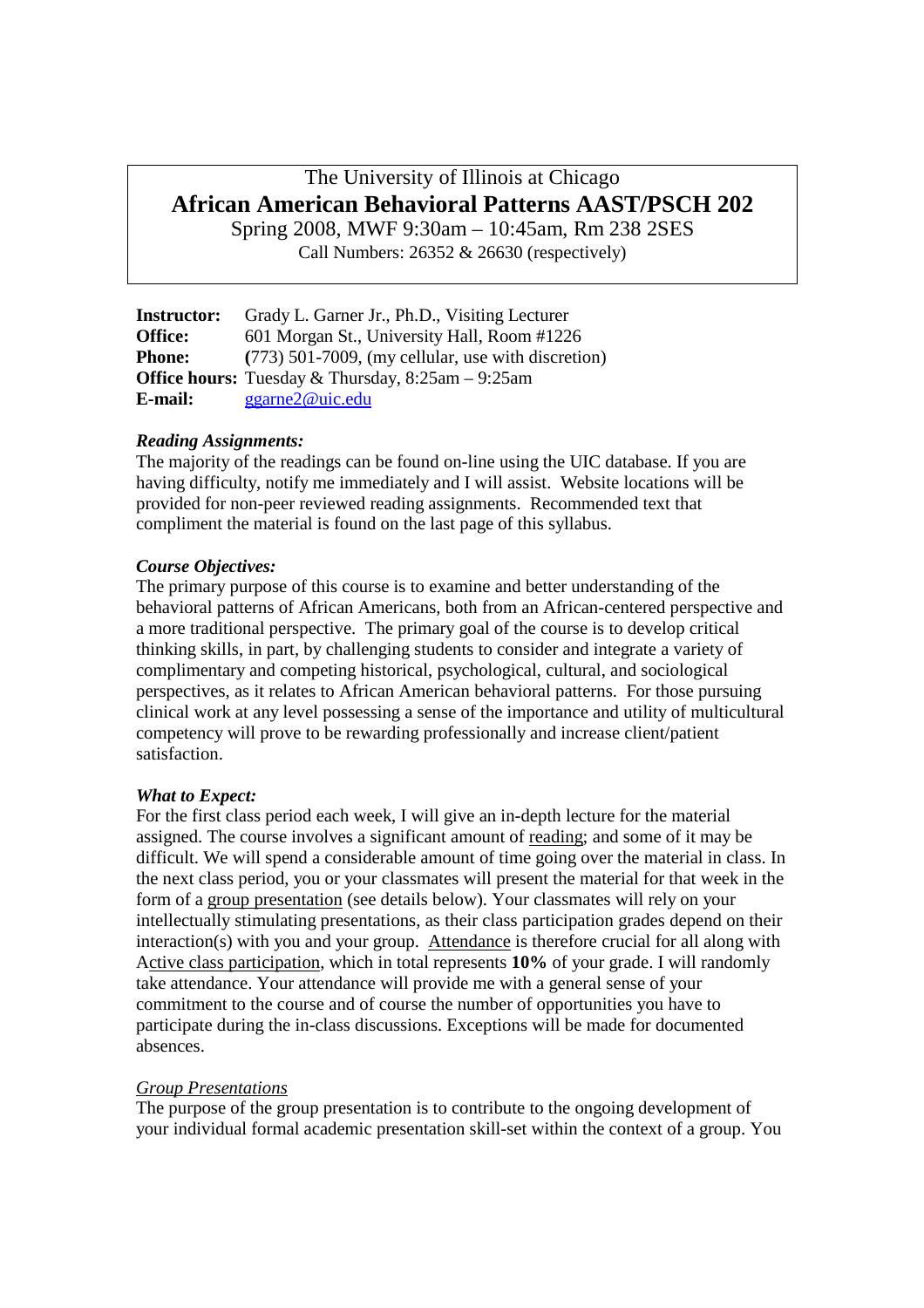will be assigned to groups of SEVEN or more, given the class size. **Divide your group in half, representing Part A and Part B of your presentation.** Your group assignments will be posted on Blackboard under 'Group' (go to 'communication' then click 'group'). You will meet to determine who has been elected as the group leader. The group leader will immediately send me an email identifying themselves as the group leader. This will be my contact person, as I'll periodically check-in and ask for progress reports. Each group will be responsible for a 50 minute presentation (approx. 8 minutes each) of the material and class discussion scheduled for that week (see syllabus assignments below). You will decide among yourselves who will present what.

*I expect* to hear key terms/concepts with definitions and examples including your integration or synthesis and formulation of 'the' intended 'take home message,' thus *demonstrating/ illustrating your individual and collective grasp of the material.* A Bonus would be a presentation that included contrasting views with supporting evidence, preferably scientific from other sources. I am looking for a seamless and logical presentation with good eye contact and energy. Also before, during, and after your presentation, I may ask questions for clarity or to place emphasis on specific material –be prepared for that. Your classmates are also free to ask questions -they will wait until the end of the presentation to do so. Also at a minimum, I expect you all to use **Blackboard** (at least twice) to communicate and coordinate with one another as you are preparing your presentation. I will be able to go on-line and monitor your interactions. I'll be looking for two 'significant' interactions illustrating your individual contribution(s); and I'll evaluate your collaborative efforts both as an individual and a group as a whole. This evaluation will influence the aggregate group grade.

*Group leaders* you should continuously provide me with the evolving outline -detailing what will be covered and who will cover it. Then no later than 8pm the night before your group presentation, you will email me the final outline (even if it hasn't changed). The group leader is also responsible for ensuring that all materials are present and/or requested for the presentation –to include being equipped with personal audio/visual technology and flash drive –if warranted. It is for this reason that the group leader's grade will include how effectively s/he carries out the duties/responsibilities described above, as well as favorable consideration for the amount of 'extra' responsibility endured.

#### *Grading Structure* How does this work?

There is both an individual score and an aggregate group score. These two scores are combined to give you your personal presentation point total. The maximum individual score is 10pts. Likewise the maximum group score is 10 pts. So then the combined maximum score for each group member is 20pts. For example if your individual grade is10pts and the group grade is 7pts, your point total (or aggregate score) is 17 out of 20.

The following five **criteria** will be assessed: (1) quality, relevance, and structure (logical progression) of outline; (2) collaborative efforts and success; (3) the *creativity* and quality of the individual and of course group presentation as a whole; (4) Q&A preparation/ execution effectiveness; and (5) good eye contact and energy. **Remember, the group presentation is worth 20% of your final grade.**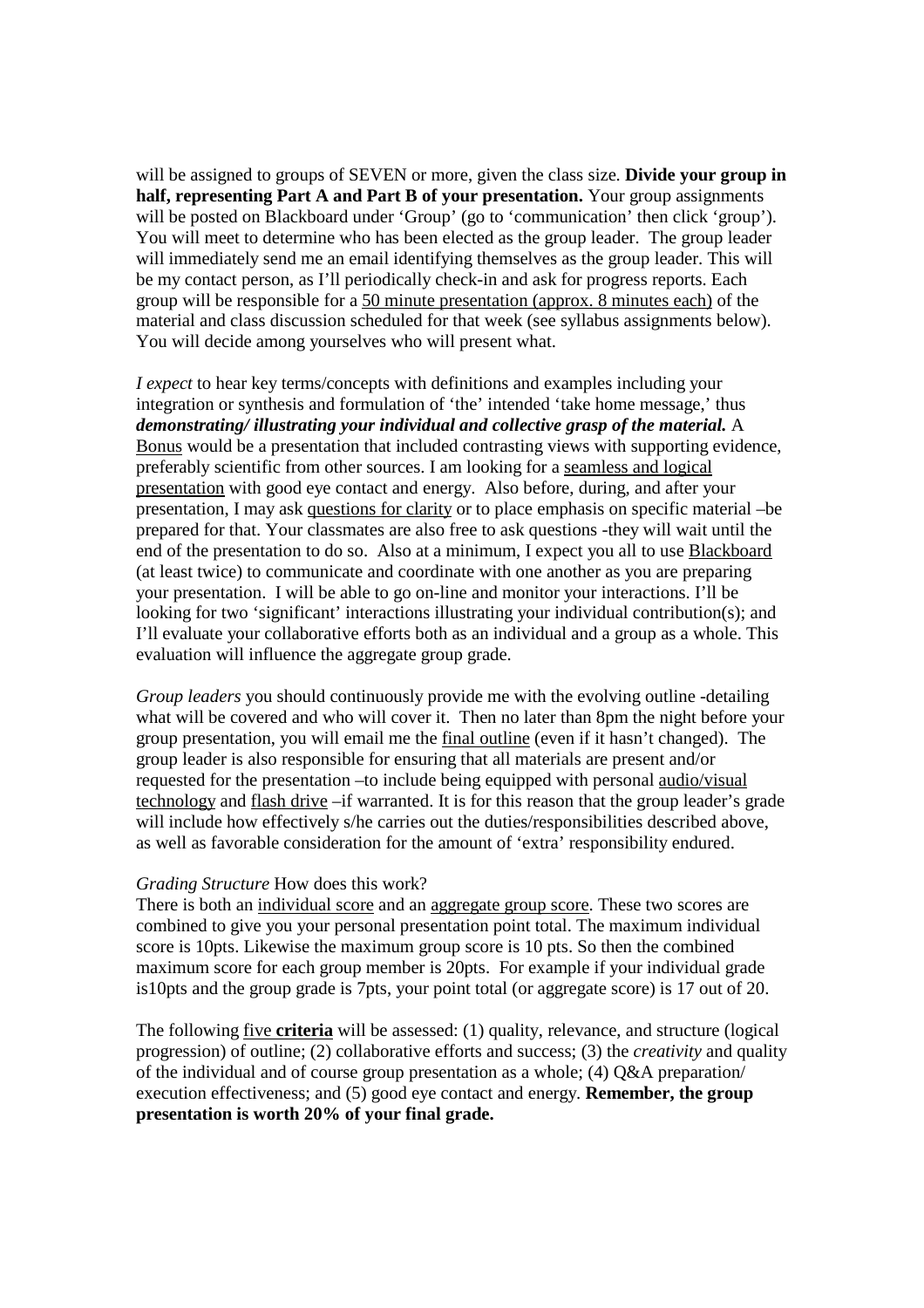#### *Exams*

There will be three exams. The **First Exam** will be approximately midway between the beginning of the course and the **Midterm** (the second) exam. The midterm is not cumulative. *Each* of these exams is worth **20%** of your grade. **The Final exam is semicumulative** and is worth **30%** of your grade. *All three exams total 70% of your final grade.* Your exams will be multiple-choice and T/F and will be administered through Blackboard (on-line). That means you must make sure you are familiar with Blackboard. The ACCC Blackboard tutors are available by appointment or walk-in from 1pm-5pm (check on-line for days and location). You should be aware that I will be able to determine if you are taking an exam at the same time in any one of UIC's computer labs. In addition, the questions will be presented in random order using two maybe three versions of the exam.

#### GRADING:

Your final grade in the course will be computed as follows:

| <b>Total:</b>              | 100pts            |                       |
|----------------------------|-------------------|-----------------------|
| Participation:             | 10 <sub>pts</sub> | $E = 59$ and below    |
| <b>Group Presentation:</b> | 20 <sub>pts</sub> | $D = 60 - 69$         |
| Exam $3$ (Final):          | 30 <sub>pts</sub> | $C = 70 - 79$         |
| Exam 2 (Midterm):          | 20 <sub>pts</sub> | $B = 80 - 89$         |
| Exam 1 (Pre-midterm):      | 20 <sub>pts</sub> | $A = 90$ and above    |
|                            |                   | Deale for Thiat Orage |

Scale for Final Grade

#### *Miscellaneous:*

- Cheating will not be tolerated.
- Students with disabilities who require accommodations for access and participation in this course must be registered with the Office of Disability Services (ODS). Please contact ODS at (312) 413-2103 (voice) or (312) 413-0123 (TTY).
- University policy on incomplete grades is very strict. The professor will grant an incomplete grade only under the most extreme circumstances. Do not request an incomplete unless the following conditions apply (taken from the undergraduate catalogue):
	- 1. Course work is incomplete when a student fails to submit all required assignments or is absent from the final examination; incomplete course work will normally result in a failing grade.
	- 2. The IN (incomplete) grade may be assigned in lieu of a grade only when all the following conditions are met: (a) the student has been making satisfactory progress in the course; (b) the student is unable to complete all course work due to unusual circumstances that are beyond personal control and are acceptable to the instructor; (c) the student presents these reasons prior to the time that the final grade roster is due. The instructor must submit an 'Incomplete Report' with the final grade roster for the IN to be recorded.
	- 3. This report is a contract for the student to complete the course work with that instructor or one designated by the department executive officer in the way described and by the time indicated on the report.
	- 4. In resolving the IN, the student may not register for the course a second time, but must follow the procedures detailed on the report. An IN must be removed by the end of the student's first semester or summer session in residence subsequent to the occurrence, or, if not in residence, no later than one calendar year after the occurrence. When the student submits the work, the instructor will grade it and change the IN to the appropriate grade. If an undergraduate fails to meet the stated conditions, the instructor will assign an E for the final grade.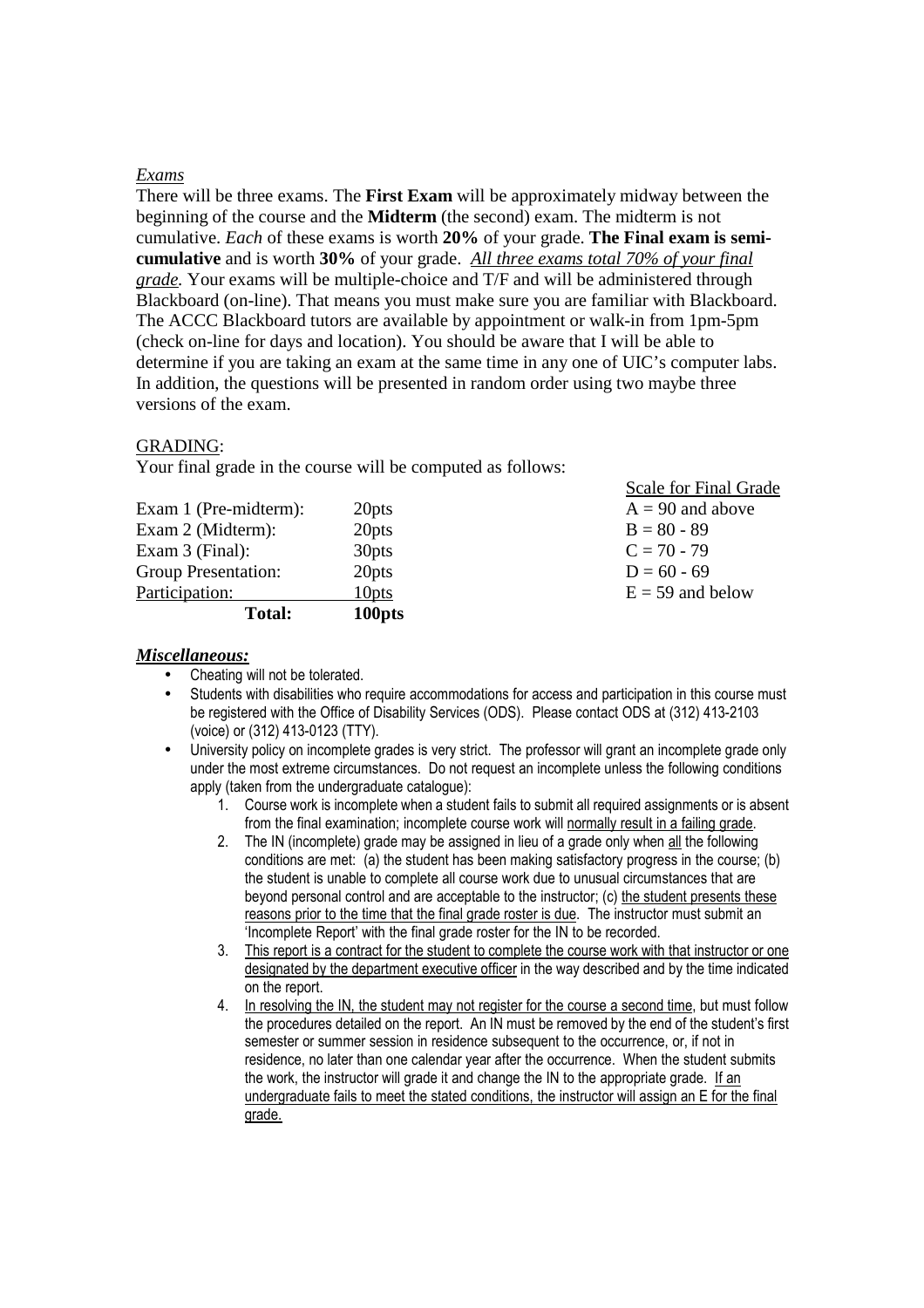| The University of Illinois at Chicago                                         |                                                                |  |  |  |
|-------------------------------------------------------------------------------|----------------------------------------------------------------|--|--|--|
| <b>African American Behavioral Patterns</b>                                   |                                                                |  |  |  |
| <b>AAST/PSCH 202 Syllabus</b>                                                 |                                                                |  |  |  |
|                                                                               | Spring 2008, T&TH 9:30 - 10:45, 2SES, 238                      |  |  |  |
|                                                                               |                                                                |  |  |  |
| Topic                                                                         | <b>Source</b>                                                  |  |  |  |
| <b>January 15 &amp; 17</b>                                                    |                                                                |  |  |  |
| (Week One)                                                                    |                                                                |  |  |  |
| Course Introduction:                                                          | Review (No assigned readings)                                  |  |  |  |
| Review of                                                                     |                                                                |  |  |  |
| Stereotype/Prejudice/Discrimination                                           |                                                                |  |  |  |
| Cont'd                                                                        | Review (No assigned readings)                                  |  |  |  |
| <b>January 22 &amp; 24</b>                                                    |                                                                |  |  |  |
| (Week Two)<br>Race/Racism/Racialization                                       | Review (No assigned readings)                                  |  |  |  |
| Cont'd                                                                        | No assigned reading                                            |  |  |  |
| In-class Exercise                                                             |                                                                |  |  |  |
| <b>January 29 &amp; 31</b>                                                    |                                                                |  |  |  |
| (Week Three)                                                                  |                                                                |  |  |  |
| <b>Critical Race Theory</b>                                                   | Stovall, D., (2006). Forging community in race and             |  |  |  |
|                                                                               | class: critical race theory and the quest for social           |  |  |  |
|                                                                               | justice in education. Race Ethnicity and Education. 9,         |  |  |  |
|                                                                               | 3, 243-259.                                                    |  |  |  |
| Cont'd                                                                        |                                                                |  |  |  |
| February 5 & 7                                                                |                                                                |  |  |  |
| (Week Four)                                                                   |                                                                |  |  |  |
|                                                                               | Stovall, D., (2006). Forging community in race and             |  |  |  |
| <b>Critical Race Theory (cont'd)</b>                                          | class: critical race theory and the quest for social           |  |  |  |
|                                                                               | justice in education. Race Ethnicity and Education. 9,         |  |  |  |
|                                                                               | 3, 243-259.                                                    |  |  |  |
| Cont'd                                                                        |                                                                |  |  |  |
|                                                                               |                                                                |  |  |  |
|                                                                               |                                                                |  |  |  |
| <b>Topic</b>                                                                  | <b>Source</b>                                                  |  |  |  |
| <b>February 12 &amp; 14</b>                                                   |                                                                |  |  |  |
| (Week Five)                                                                   |                                                                |  |  |  |
| <b>Behaviorism</b>                                                            | Chapter 3: Learning and Conditioning (pp. 35-53)               |  |  |  |
| <b>Learning: Cultural Implications</b>                                        |                                                                |  |  |  |
| of Classical & Operant Conditioning                                           |                                                                |  |  |  |
|                                                                               |                                                                |  |  |  |
| Cont'd                                                                        |                                                                |  |  |  |
| <b>February 19 &amp; 21</b>                                                   |                                                                |  |  |  |
| (Week Six)                                                                    |                                                                |  |  |  |
| <b>Behaviorism</b>                                                            | Psychology 4 <sup>th</sup> Ed. (Sternberg, 2004), Chapter Six: |  |  |  |
| <b>Learning: Cultural Implications</b><br>of Classical & Operant Conditioning | Learning (pp. $214 - 245$ )                                    |  |  |  |
|                                                                               |                                                                |  |  |  |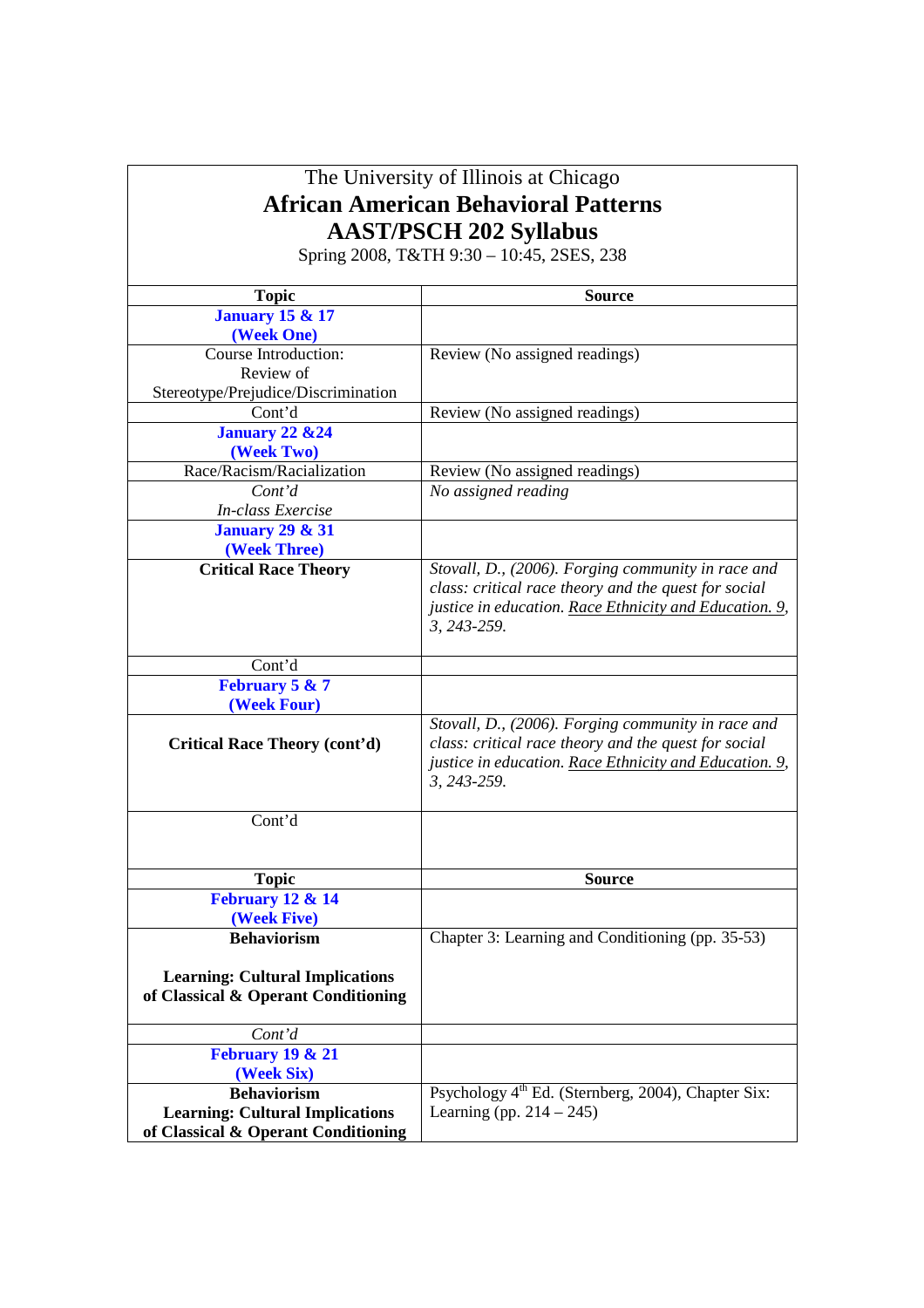| <b>Topic</b>                                                    | <b>Source</b>                                                                                                                                                                                                                                                |
|-----------------------------------------------------------------|--------------------------------------------------------------------------------------------------------------------------------------------------------------------------------------------------------------------------------------------------------------|
| Presentation                                                    | Group 1                                                                                                                                                                                                                                                      |
| <b>February 26 &amp; 28</b>                                     |                                                                                                                                                                                                                                                              |
| (Week Seven)                                                    |                                                                                                                                                                                                                                                              |
| <b>EXAM 1 - Review</b>                                          | <b>EXAM1</b>                                                                                                                                                                                                                                                 |
|                                                                 |                                                                                                                                                                                                                                                              |
| <b>EXAM1</b>                                                    | <b>Blackboard On-line Exam</b>                                                                                                                                                                                                                               |
| <b>February 28th</b>                                            | February 29 <sup>th</sup>                                                                                                                                                                                                                                    |
| Group A (24hrs)                                                 | Group $B(24hrs)$                                                                                                                                                                                                                                             |
| <b>March 4 &amp; 6</b>                                          |                                                                                                                                                                                                                                                              |
| (Week Eight)                                                    |                                                                                                                                                                                                                                                              |
| <b>Identity Development</b>                                     | "Socially Embedded Identities" Kerry Ann<br>Rockquemore, Ph.D. (UIC, African American<br>Studies Dept.)                                                                                                                                                      |
| Presentation                                                    | Group 2                                                                                                                                                                                                                                                      |
| <b>March 11 &amp; 13</b><br>(Week Nine)                         |                                                                                                                                                                                                                                                              |
| <b>Modes of Acculturation</b><br>and Mental Health              | Chapter 2(excerpt): General guidelines for the<br>assessment, diagnosis, and treatment of culturally<br>diverse clients: Acculturation                                                                                                                       |
|                                                                 | Source: Paniagua, F. A. (2005). Assessing and<br>Treating Culturally Diverse Clients - A Practical<br>Guide (3 <sup>rd</sup> Ed.), Sage: Thousand Oaks, CA.                                                                                                  |
| Presentation                                                    | Group 3                                                                                                                                                                                                                                                      |
| <b>March 18 &amp; 20</b><br>(Week Ten)                          |                                                                                                                                                                                                                                                              |
| <b>Learning Styles and</b><br><b>Reducing Stereotype Threat</b> | Learning Styles of African American Children: A<br>Review of the Literature and Interventions: in African<br>American Psychology: Theory, Research, and<br>Practice (Eds.) Burlew, A. K. H., Banks, W. C.,<br>McAdoo, H. P., & Azibo, D. A. (1992) 260 -278. |
|                                                                 | Aronson, J., Fried, C. B., & Good, C., 2002.<br>Reducing the Effects of Stereotype Threat on African<br>American College Students by Shaping Theories of<br>Intelligence. Journal of Experimental Social<br>Psychology, 38, 113-125.                         |
| <b>MIDTERM-Review</b>                                           | <b>MIDTERM</b>                                                                                                                                                                                                                                               |
| <b>MIDTERM</b><br>March 21st<br>Group A (24hrs)                 | <b>Blackboard On-line Exam</b><br>March 22 <sup>nd</sup><br>Group $B(24hrs)$                                                                                                                                                                                 |
| <b>March 25 &amp; 27</b><br>(Week Eleven)                       |                                                                                                                                                                                                                                                              |
| <b>SPRING BREAK</b>                                             | <b>SPRING BREAK</b>                                                                                                                                                                                                                                          |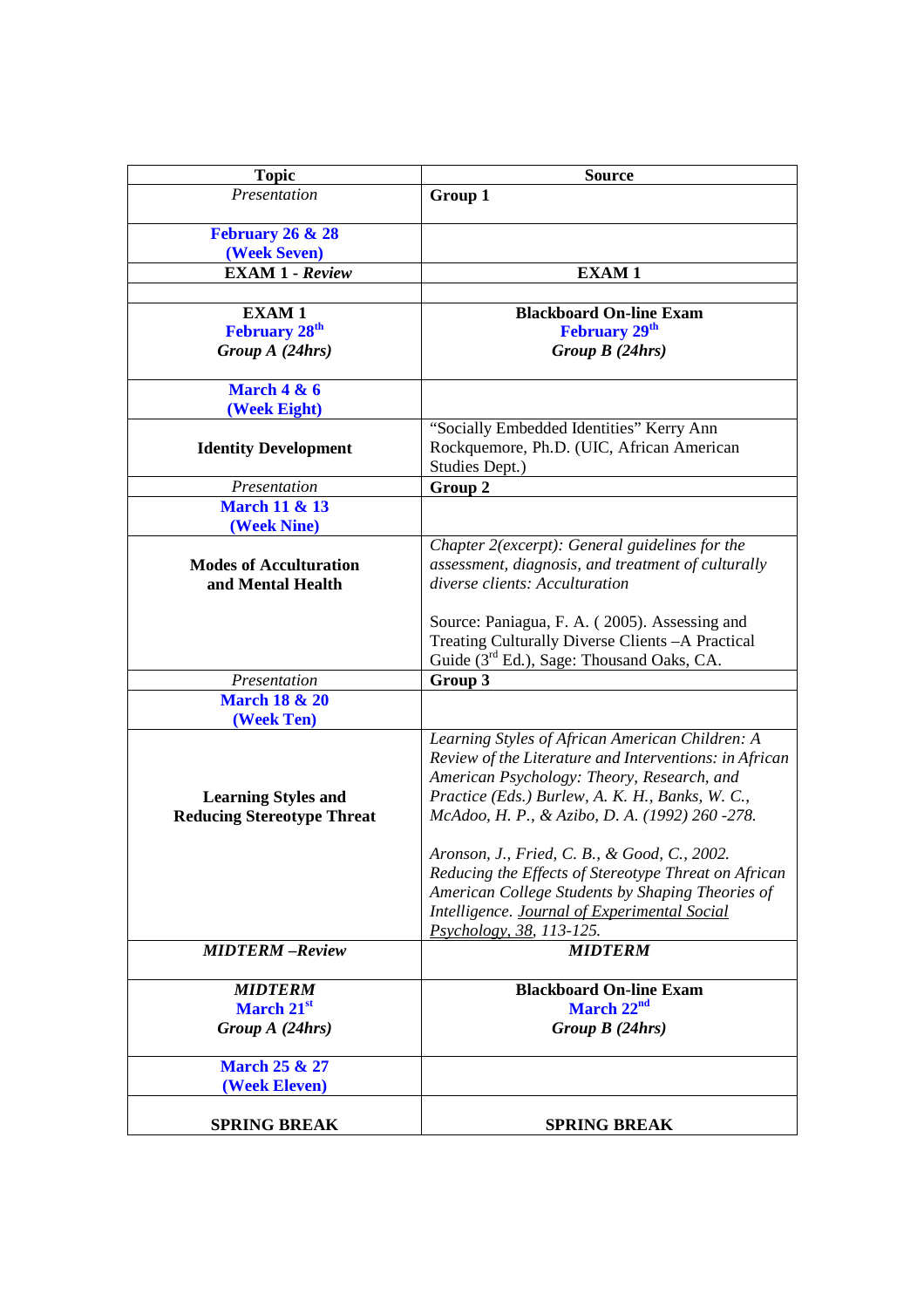| <b>Topic</b>                                                                 | <b>Source</b>                                                                                                                                                                                                                                                                                                                 |
|------------------------------------------------------------------------------|-------------------------------------------------------------------------------------------------------------------------------------------------------------------------------------------------------------------------------------------------------------------------------------------------------------------------------|
| <b>April 1 &amp; 3</b>                                                       |                                                                                                                                                                                                                                                                                                                               |
| (Week Twelve)                                                                |                                                                                                                                                                                                                                                                                                                               |
|                                                                              | Jones, J. Chapter 10: TRIOS (pp. 161-190)                                                                                                                                                                                                                                                                                     |
| <b>Mental Health</b><br>(TRIOS, Ma'at, Nguzo Saba, etc)                      | Constantine et al., (2003). Independent and<br>Interdependent Self-Construals, Individualism,<br>Collectivism, and Harmony Control in African<br>Americans. Journal of Black Psychology, 29, 1, pp.<br>68-86.                                                                                                                 |
|                                                                              | TBA (Ma'at, etc)                                                                                                                                                                                                                                                                                                              |
| Presentation                                                                 | Group 4                                                                                                                                                                                                                                                                                                                       |
| <b>April 8 &amp; 10</b>                                                      |                                                                                                                                                                                                                                                                                                                               |
| (Week Thirteen)                                                              |                                                                                                                                                                                                                                                                                                                               |
| <b>Culturally-Relevant</b><br>Diagnoses & Treatment                          | Guidelines for the Assessment and Treatment of<br>African American Clients. (C3, pp. 30-47)                                                                                                                                                                                                                                   |
|                                                                              | Source: Paniagua, F. A. (2005). Assessing and<br>Treating Culturally Diverse Clients - A Practical<br>Guide (3 <sup>rd</sup> Ed.), Sage: Thousand Oaks, CA.                                                                                                                                                                   |
| Presentation                                                                 | Group 5                                                                                                                                                                                                                                                                                                                       |
| <b>April 15 &amp; 17</b>                                                     |                                                                                                                                                                                                                                                                                                                               |
| (Week Fourteen)                                                              |                                                                                                                                                                                                                                                                                                                               |
| <b>Culturally-Relevant</b><br>Diagnoses & Treatment<br>(Cont <sup>2</sup> d) | Using Cultural Variables in the Diagnostic and<br><b>Statistical Manual of Mental Disorders: Cultural</b><br>considerations with other conditions that may be a<br>focus of clinical attention. (C10, pp. $153 - 174$ )<br>Source: Paniagua, F. A. (2005). Assessing and<br>Treating Culturally Diverse Clients - A Practical |
|                                                                              | Guide 3d Ed. Sage: Thousand Oaks, CA.                                                                                                                                                                                                                                                                                         |
| Presentation                                                                 | Group 6                                                                                                                                                                                                                                                                                                                       |
| <b>April 22 &amp; 24</b><br>(Week Fifteen)                                   |                                                                                                                                                                                                                                                                                                                               |
| <b>Gender &amp; Sexuality</b><br>(roles, dating, etc)                        | Fassinger, Ruth (2000). C11: Gender and Sexuality in<br>Human Development: Implications for Prevention<br>and Advocacy in Counseling Psychology. In<br>Handbook of Counseling Psychology 3d Eds.: Brown<br>and Lent (pp. 346-378)                                                                                             |
| Presentation                                                                 | Group 7                                                                                                                                                                                                                                                                                                                       |
| April 29 <sup>th</sup> and May 1 <sup>st</sup><br>(Week Sixteen)             |                                                                                                                                                                                                                                                                                                                               |
| <b>Final Exam Review (2days)</b>                                             |                                                                                                                                                                                                                                                                                                                               |
| <b>FINAL EXAM</b><br>No Class on May 1st                                     | <b>Blackboard On-line Exam</b><br><b>TBA</b>                                                                                                                                                                                                                                                                                  |